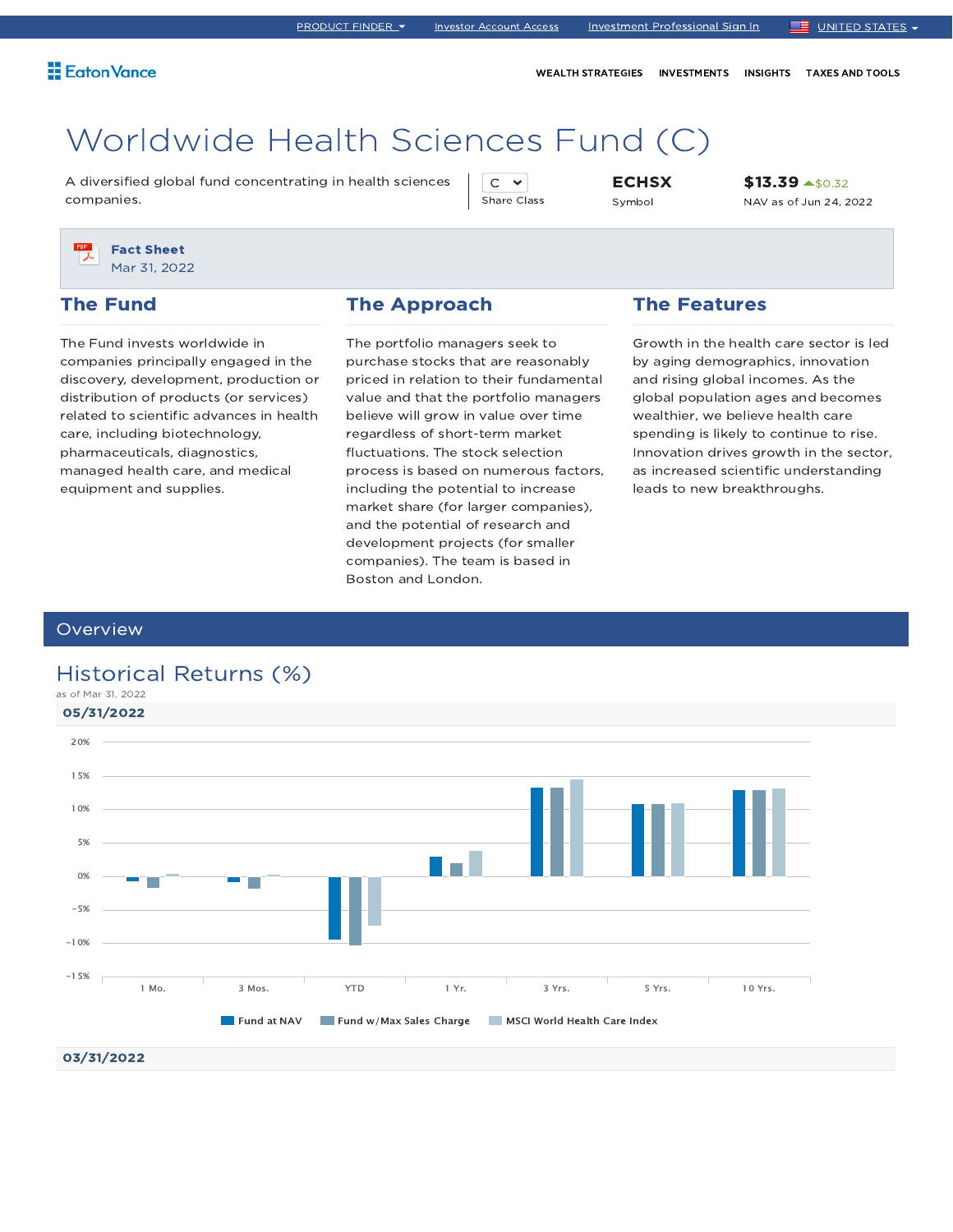

| 05/31/2022                                |         |         |          |       |       |       |       |
|-------------------------------------------|---------|---------|----------|-------|-------|-------|-------|
| <b>Fund at NAV</b>                        | $-0.74$ | $-0.88$ | $-9.46$  | 3.10  | 13.41 | 10.95 | 12.99 |
| Fund w/Max Sales Charge                   | $-1.73$ | $-1.87$ | $-10.37$ | 2.14  | 13.41 | 10.95 | 12.99 |
| MSCI World Health Care Index <sup>1</sup> | 0.49    | 0.45    | $-7.38$  | 3.97  | 14.70 | 11.04 | 13.33 |
| 03/31/2022                                |         |         |          |       |       |       |       |
| <b>Fund at NAV</b>                        | 5.36    | $-3.76$ | $-3.76$  | 16.37 | 13.76 | 12.71 | 13.22 |
| Fund w/Max Sales Charge                   | 4.36    | $-4.72$ | $-4.72$  | 15.37 | 13.76 | 12.71 | 13.22 |
| MSCI World Health Care Index <sup>1</sup> | 4.82    | $-3.36$ | $-3.36$  | 14.94 | 14.40 | 12.89 | 13.26 |

Past performance is no guarantee of future results. Investment return and principal value will fluctuate so that shares, when redeemed, may be worth more or less than their original cost. Performance is for the stated time period only; due to market volatility, the Fund's current performance may be lower or higher than quoted. Returns are historical and are calculated by determining the percentage change in net asset value (NAV) with all distributions reinvested. Returns for other classes of shares offered by the Fund are different. Performance less than or equal to one year is cumulative. Max Sales Charge: 1%.

## Fund Facts

| as of May 31, 2022                   |                          |
|--------------------------------------|--------------------------|
| <b>Performance Inception</b>         | 07/26/1985               |
| <b>Investment Objective</b>          | Long-term capital growth |
| <b>Total Net Assets</b>              | \$1.1B                   |
| Expense Ratio (Gross) <sup>2,3</sup> | 1.92%                    |
| Expense Ratio (Net) <sup>2,3</sup>   | 1.91%                    |
| <b>CUSIP</b>                         | 277902797                |

### Top 10 Holdings  $(\%)^{4,5}$ as of Mar 31, 2022

| <b>UnitedHealth Group Inc</b>        | 8.16  |
|--------------------------------------|-------|
| Johnson & Johnson                    | 8.05  |
| <b>AbbVie Inc</b>                    | 6.42  |
| <b>Roche Holding AG</b>              | 5.41  |
| Eli Lilly & Co                       | 4.75  |
| AstraZeneca PLC                      | 4.57  |
| <b>Thermo Fisher Scientific Inc.</b> | 4.35  |
| <b>Danaher Corp</b>                  | 3.86  |
| Novo Nordisk A/S                     | 3.85  |
| <b>Bristol-Myers Squibb Co</b>       | 3.44  |
| <b>Total</b>                         | 52.86 |

### Portfolio Management

**Jason Kritzer, CFA** Managed Fund since 2016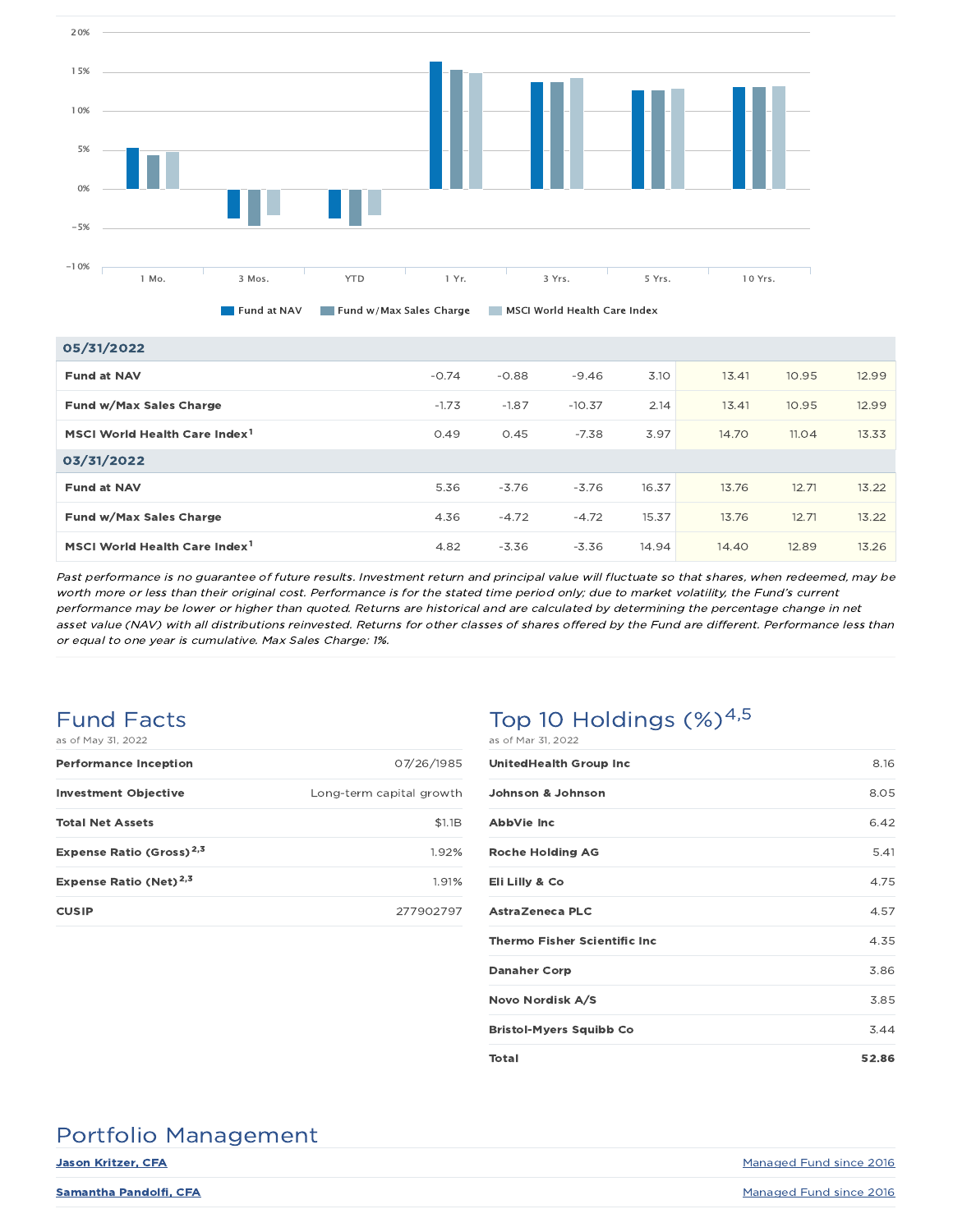Portfolio profile subject to change due to active management. Percentages may not total 100% due to rounding.

### About Risk:

The value of investments held by the Fund may increase or decrease in response to economic, and financial events (whether real, expected or perceived) in the U.S. and global markets. The value of equity securities is sensitive to stock market volatility. Because the Fund investments may be concentrated in a particular industry, the Fund share value may fluctuate more than that of a less concentrated fund. Investments in foreign instruments or currencies can involve greater risk and volatility than U.S. investments because of adverse market, economic, political, regulatory, geopolitical, currency exchange rates or other conditions. Smaller companies are generally subject to greater price fluctuations, limited liquidity, higher transaction costs and higher investment risk than larger, more established companies. The Fund is exposed to liquidity risk when trading volume, lack of a market maker or trading partner, large position size, market conditions, or legal restrictions impair its ability to sell particular investments or to sell them at advantageous market prices. The impact of the coronavirus on global markets could last for an extended period and could adversely affect the Fund's performance. No fund is a complete investment program and you may lose money investing in a fund. The Fund may engage in other investment practices that may involve additional risks and you should review the **Fund prospectus** for a complete description.

1. MSCI World Health Care Index is an unmanaged index of health care sector equities within the MSCI World Index. Unless otherwise stated, index returns do not reflect the effect of any applicable sales charges, commissions, expenses, taxes or leverage, as applicable. It is not possible to invest directly in an index. Historical performance of the index illustrates market trends and does not represent the past or future performance of the fund. MSCI indexes are net of foreign withholding taxes. Source: MSCI. MSCI data may not be reproduced or used for any other purpose. MSCI provides no warranties, has not prepared or approved this report, and has no liability hereunder.

2. Source: Fund prospectus.

3. Net expense ratio reflects a contractual expense reimbursement that continues through 12/31/22. Without the reimbursement, if applicable, performance would have been lower.

4. Top 10 Holdings excludes cash and equivalents.

5. Percent of total net assets.

### Performance

### Historical Returns (%)

as of Mar 31, 2022

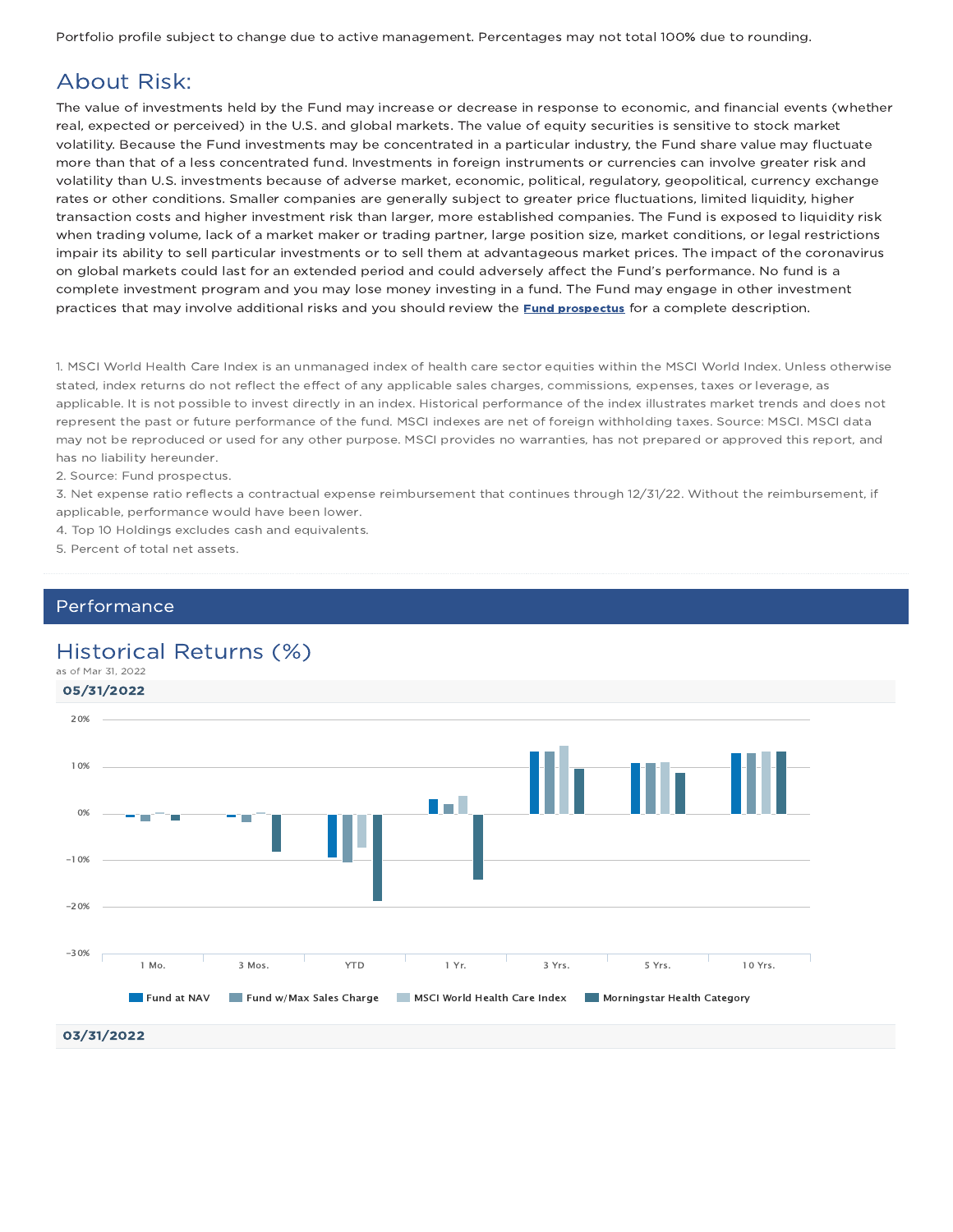

| 05/31/2022                                |         |         |          |          |       |       |       |
|-------------------------------------------|---------|---------|----------|----------|-------|-------|-------|
| <b>Fund at NAV</b>                        | $-0.74$ | $-0.88$ | $-9.46$  | 3.10     | 13.41 | 10.95 | 12.99 |
| Fund w/Max Sales Charge                   | $-1.73$ | $-1.87$ | $-10.37$ | 2.14     | 13.41 | 10.95 | 12.99 |
| MSCI World Health Care Index <sup>1</sup> | 0.49    | 0.45    | $-7.38$  | 3.97     | 14.70 | 11.04 | 13.33 |
| Morningstar Health Category <sup>6</sup>  | $-1.57$ | $-8.11$ | $-18.61$ | $-14.15$ | 9.73  | 8.82  | 13.38 |
| 03/31/2022                                |         |         |          |          |       |       |       |
| <b>Fund at NAV</b>                        | 5.36    | $-3.76$ | $-3.76$  | 16.37    | 13.76 | 12.71 | 13.22 |
| Fund w/Max Sales Charge                   | 4.36    | $-4.72$ | $-4.72$  | 15.37    | 13.76 | 12.71 | 13.22 |
| MSCI World Health Care Index <sup>1</sup> | 4.82    | $-3.36$ | $-3.36$  | 14.94    | 14.40 | 12.89 | 13.26 |
| Morningstar Health Category <sup>6</sup>  | 2.97    | $-9.28$ | $-9.28$  | $-2.53$  | 11.04 | 11.31 | 13.94 |

Past performance is no guarantee of future results. Investment return and principal value will fluctuate so that shares, when redeemed, may be worth more or less than their original cost. Performance is for the stated time period only; due to market volatility, the Fund's current performance may be lower or higher than quoted. Returns are historical and are calculated by determining the percentage change in net asset value (NAV) with all distributions reinvested. Returns for other classes of shares offered by the Fund are different. Performance less than or equal to one year is cumulative. Max Sales Charge: 1%.

### Calendar Year Returns (%)

|                                           | 2012  | 2013  | 2014  | 2015 | 2016     | 2017  | 2018 | 2019  | 2020  | 2021  |
|-------------------------------------------|-------|-------|-------|------|----------|-------|------|-------|-------|-------|
| <b>Fund at NAV</b>                        | 14.69 | 43.54 | 26.43 | 7.59 | $-15.59$ | 15.42 | 5.25 | 24.90 | 12.15 | 21.19 |
| MSCI World Health Care Index <sup>1</sup> | 17.54 | 36.27 | 18.10 | 6.60 | $-6.81$  | 19.80 | 2.51 | 23.24 | 13.52 | 19.80 |

### Fund Facts

| Expense Ratio (Gross) <sup>2,3</sup> | 1.92%      |
|--------------------------------------|------------|
| Expense Ratio (Net) $^{2,3}$         | 191%       |
| <b>Performance Inception</b>         | 07/26/1985 |
| <b>Distribution Frequency</b>        | Annually   |

## Risk Measures (3 Year)<sup>7</sup>

| as of May 31, 2022            |         |
|-------------------------------|---------|
| Alpha (%)                     | $-1.37$ |
| Beta                          | 1.02    |
| <b>R-Squared (%)</b>          | 96.85   |
| <b>Standard Deviation (%)</b> | 15.82   |
| <b>Sharpe Ratio</b>           | 0.80    |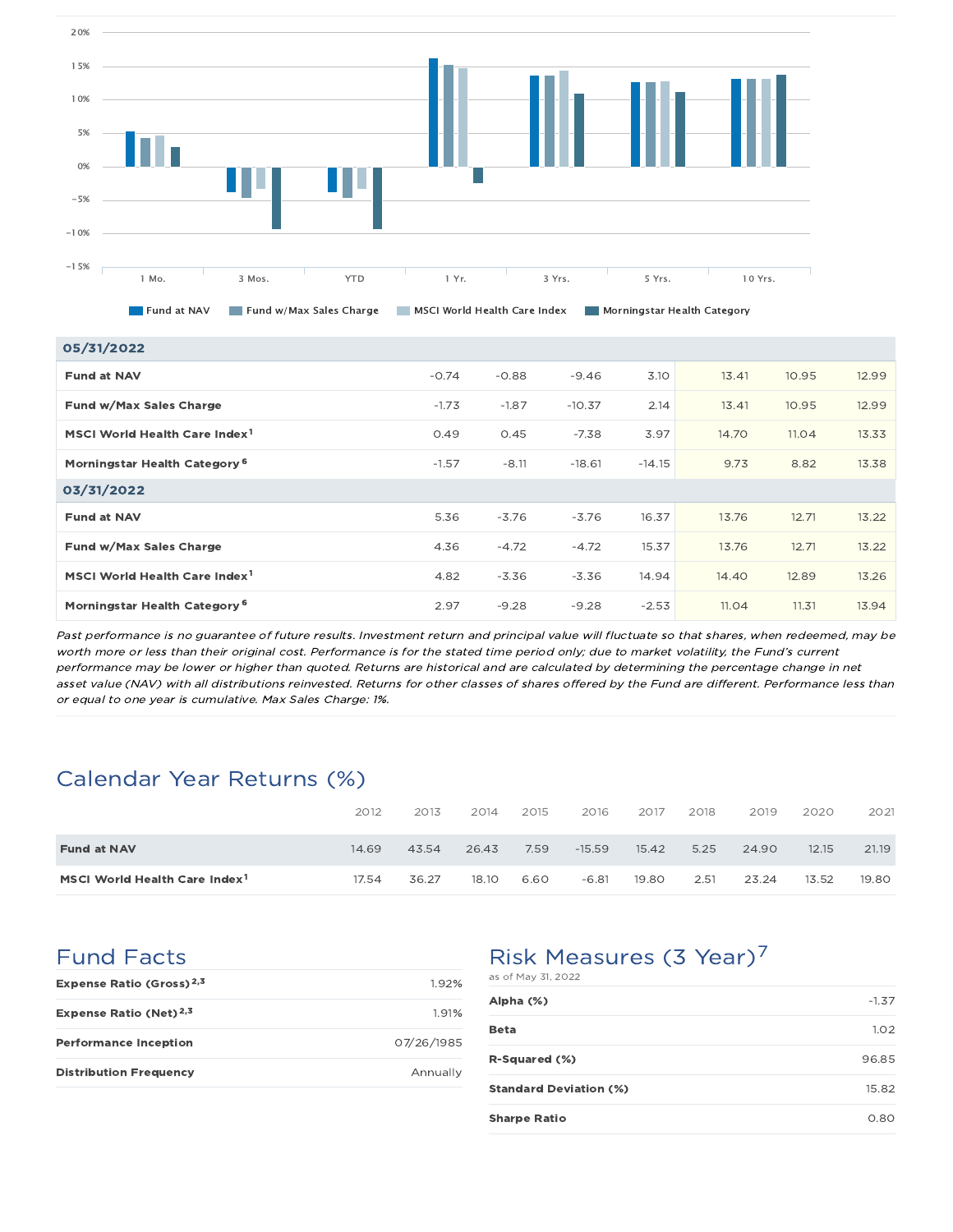### Morningstar Rating™

s of May 31, 2022

| <b>Time Period</b> | Rating | Funds in<br>Health<br>Category |
|--------------------|--------|--------------------------------|
| Overall            | ***    | 142                            |
| 3 Years            | ***    | 142                            |
| 5 Years            | ****   | 132                            |
| 10 Years           | ***    | 109                            |

The Morningstar Rating™ for funds, or "star rating", is calculated for managed products (including mutual funds and exchange-traded funds) with at least a three-year history. Exchange-traded funds and open-ended mutual funds are considered a single population for comparative purposes. It is calculated based on a Morningstar Risk-Adjusted Return measure that accounts for variation in a managed product's monthly excess performance, placing more emphasis on downward variations and rewarding consistent performance. The top 10% of products in each product category receive 5 stars, the next 22.5% receive 4 stars, the next 35% receive 3 stars, the next 22.5% receive 2 stars, and the bottom 10% receive 1 star.

The Overall Morningstar Rating for a managed product is derived from a weighted average of the performance figures associated with its three-, five-, and 10-year (if applicable) Morningstar Rating metrics. The weights are: 100% three-year rating for 36-59 months of total returns, 60% five-year rating/40% three-year rating for 60-119 months of total returns, and 50% 10-year rating/30% five-year rating/20% three-year rating for 120 or more months of total returns. While the 10-year overall star rating formula seems to give the most weight to the 10-year period, the most recent three-year period actually has the greatest impact because it is included in all three rating periods. Star ratings do not reflect the effect of any applicable sales load. Hollow stars denote Morningstar Extended Performance Ratings and are considered estimates based on the performance of the fund's oldest share class, adjusted for fees and expenses.

©2022 Morningstar. All Rights Reserved. The information contained herein: (1) is proprietary to Morningstar and/or its content providers; (2) may not be copied or distributed; and (3) is not warranted to be accurate, complete or timely. Neither Morningstar nor its content providers are responsible for any damages or losses arising from any use of this information.

### NAV History

| Date         | <b>NAV</b> | NAV Change |
|--------------|------------|------------|
| Jun 24, 2022 | \$13.39    | \$0.32     |
| Jun 23, 2022 | \$13.07    | \$0.27     |
| Jun 22, 2022 | \$12.80    | \$0.16     |
| Jun 21, 2022 | \$12.64    | \$0.28     |
| Jun 17, 2022 | \$12.36    | \$0.04     |
| Jun 16, 2022 | \$12.32    | $-$0.15$   |
| Jun 15, 2022 | \$12.47    | \$0.14     |
| Jun 14, 2022 | \$12.33    | $-$0.16$   |
| Jun 13, 2022 | \$12.49    | $-$0.38$   |
| Jun 10, 2022 | \$12.87    | $-$0.24$   |

## Distribution History 8

| Ex-Date                                                                                                               | Distribution | Reinvest NAV |
|-----------------------------------------------------------------------------------------------------------------------|--------------|--------------|
|                                                                                                                       |              |              |
| No records in this table indicates that there has not been a distribution greater than .0001 within the past 3 years. |              |              |

Fund prospectus

# Capital Gain History 8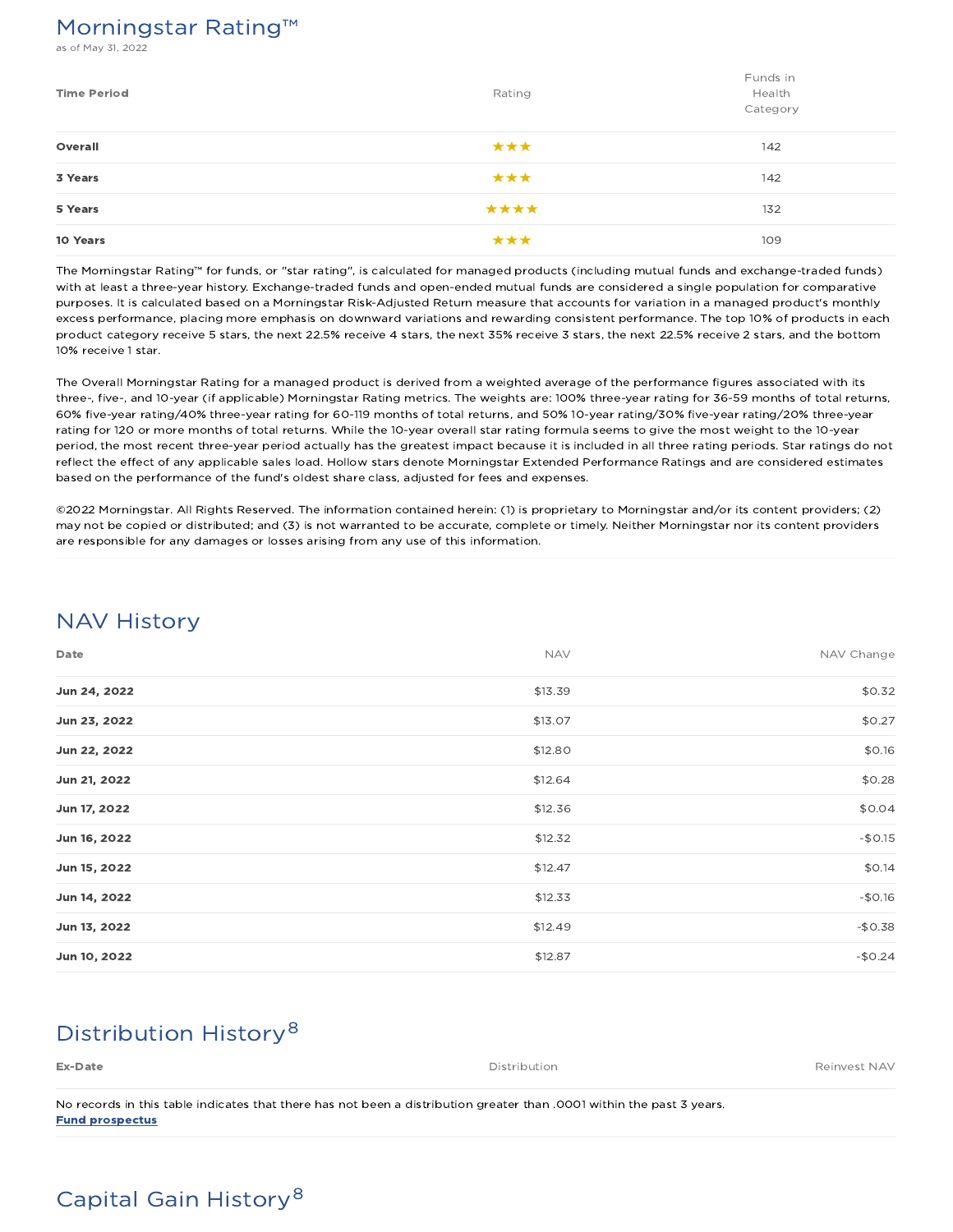| Ex-Date      | Short-Term | Long-Term | Reinvest NAV |
|--------------|------------|-----------|--------------|
| Dec 09, 2021 | \$0.14750  | \$0.93850 | \$14.13      |
| Dec 10, 2020 | \$0.01830  | \$0.81290 | \$13.00      |
| Dec 03, 2019 | \$0.00040  | \$0.54180 | \$12.00      |

No records in this table indicates that there has not been a capital gain greater than .0001 within the past 3 years. Fund prospectus

Portfolio profile subject to change due to active management. Percentages may not total 100% due to rounding.

### About Risk:

The value of investments held by the Fund may increase or decrease in response to economic, and financial events (whether real, expected or perceived) in the U.S. and global markets. The value of equity securities is sensitive to stock market volatility. Because the Fund investments may be concentrated in a particular industry, the Fund share value may fluctuate more than that of a less concentrated fund. Investments in foreign instruments or currencies can involve greater risk and volatility than U.S. investments because of adverse market, economic, political, regulatory, geopolitical, currency exchange rates or other conditions. Smaller companies are generally subject to greater price fluctuations, limited liquidity, higher transaction costs and higher investment risk than larger, more established companies. The Fund is exposed to liquidity risk when trading volume, lack of a market maker or trading partner, large position size, market conditions, or legal restrictions impair its ability to sell particular investments or to sell them at advantageous market prices. The impact of the coronavirus on global markets could last for an extended period and could adversely affect the Fund's performance. No fund is a complete investment program and you may lose money investing in a fund. The Fund may engage in other investment practices that may involve additional risks and you should review the **Fund prospectus** for a complete description.

1. MSCI World Health Care Index is an unmanaged index of health care sector equities within the MSCI World Index. Unless otherwise stated, index returns do not reflect the effect of any applicable sales charges, commissions, expenses, taxes or leverage, as applicable. It is not possible to invest directly in an index. Historical performance of the index illustrates market trends and does not represent the past or future performance of the fund. MSCI indexes are net of foreign withholding taxes. Source: MSCI. MSCI data may not be reproduced or used for any other purpose. MSCI provides no warranties, has not prepared or approved this report, and has no liability hereunder.

2. Source: Fund prospectus.

3. Net expense ratio reflects a contractual expense reimbursement that continues through 12/31/22. Without the reimbursement, if applicable, performance would have been lower.

6. The Morningstar Health Category includes funds that invest in companies in the medical and health-care industries.

7. Alpha measures risk-adjusted performance, showing excess return delivered at the same risk level as the benchmark. Beta measures the volatility of a fund relative to the overall market. R-Squared represents the percentage of the portfolio's movement that can be explained by the general movement of the market. Standard deviation measures the historic volatility of a fund. Sharpe Ratio uses standard deviation and excess return to determine reward per unit of risk.

8. A portion of the Fund's returns may be comprised of return of capital or short term capital gains. The Fund will determine the tax characteristics of all Fund distributions after the end of the calendar year and will provide shareholders such information at that time. Please consult your tax advisor for further information.

### Portfolio

03/31/2022 Asset Mix (%)<sup>5,9</sup> as of Mar 31, 2022

#### Portfolio Statistics as of Mar 31, 2022

| <b>Number of Holdings</b>  | 49     |
|----------------------------|--------|
| Active Share <sup>10</sup> | 46.44% |

## Sector Breakdown (%)<sup>5</sup>

as of Mar 31, 2022

| :tor |  |  |  |
|------|--|--|--|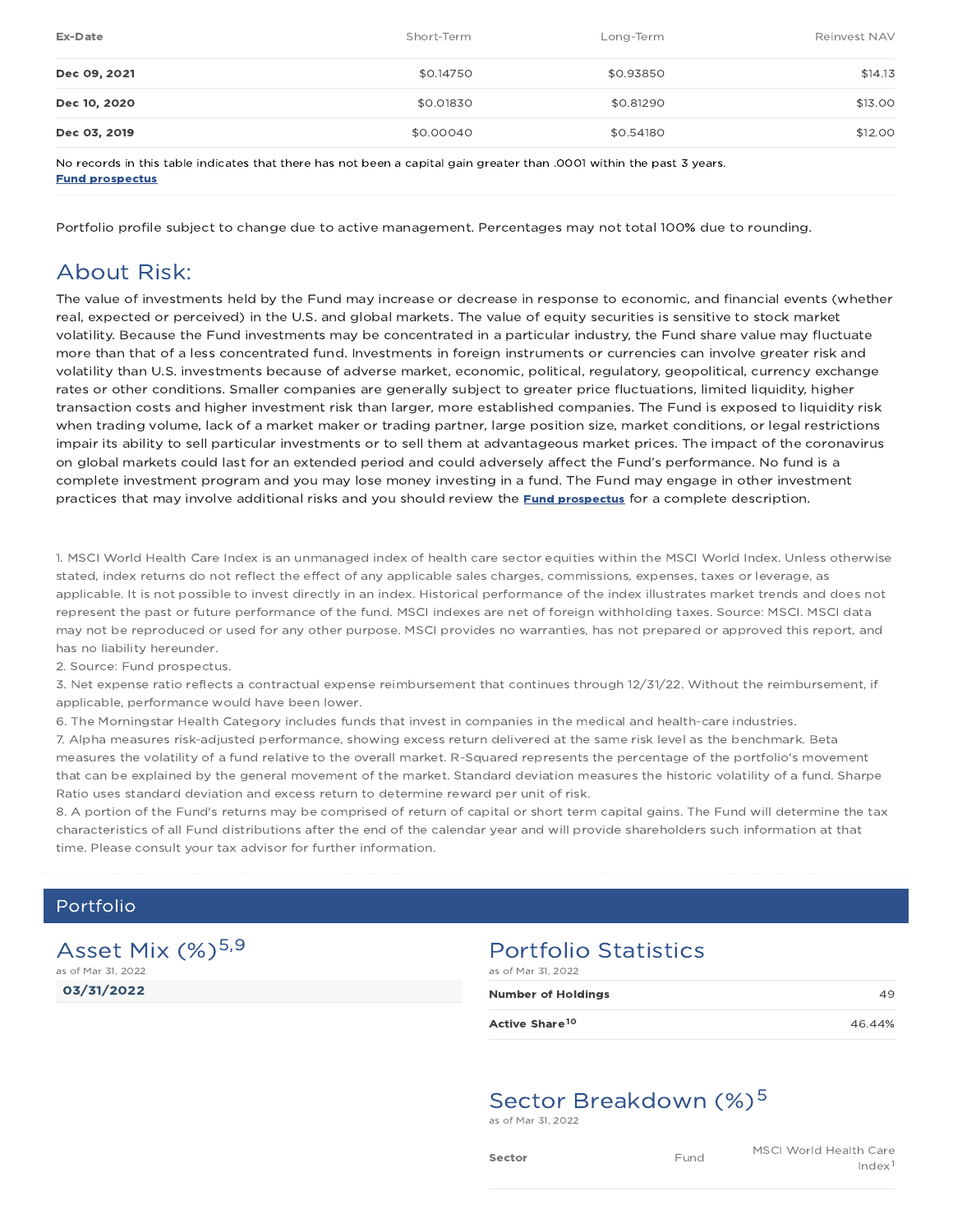

| <b>U.S. Common Stocks</b>    | 71.41  |
|------------------------------|--------|
| <b>Foreign Common Stocks</b> | 26.71  |
| Cash                         | 0.90   |
| Other                        | 0.75   |
| <b>Preferred Stock</b>       | 0.22   |
| Total                        | 100.00 |

| <b>Biotech</b>                           | 11.16 | 13.02 |
|------------------------------------------|-------|-------|
| <b>Health Care Distributors</b>          | 0.98  | 1.42  |
| <b>Health Care Equipment</b>             | 15.22 | 17.18 |
| <b>Health Care Facilities</b>            | 0.00  | 1.15  |
| <b>Health Care Services</b>              | 2.30  | 4.02  |
| <b>Health Care Supplies</b>              | 3.01  | 2.24  |
| <b>Health Care Technology</b>            | 1.66  | 1.11  |
| Life Sciences Tools &<br><b>Services</b> | 11.55 | 10.85 |
| <b>Managed Health Care</b>               | 10.62 | 9.57  |
| Pharma                                   | 42.15 | 39.45 |
| Other                                    | 0.45  | 0.00  |
| Cash                                     | 0.90  | 0.00  |

# Assets by Country (%)<sup>5</sup>

|  |  | as of Mar 31, 2022 |  |
|--|--|--------------------|--|
|  |  |                    |  |

| <b>United States</b>           | 72.39  |
|--------------------------------|--------|
| <b>Switzerland</b>             | 10.04  |
| <b>United Kingdom</b>          | 5.56   |
| <b>Denmark</b>                 | 3.85   |
| <b>France</b>                  | 3.44   |
| <b>Australia</b>               | 1.73   |
| Japan                          | 1.24   |
| <b>New Zealand</b>             | 0.44   |
| <b>Netherlands</b>             | 0.40   |
| <b>Cash &amp; Other Assets</b> | 0.90   |
| <b>Total</b>                   | 100.00 |

# Geographic Mix (%)<sup>5</sup>

03/31/2022 as of Mar 31, 2022

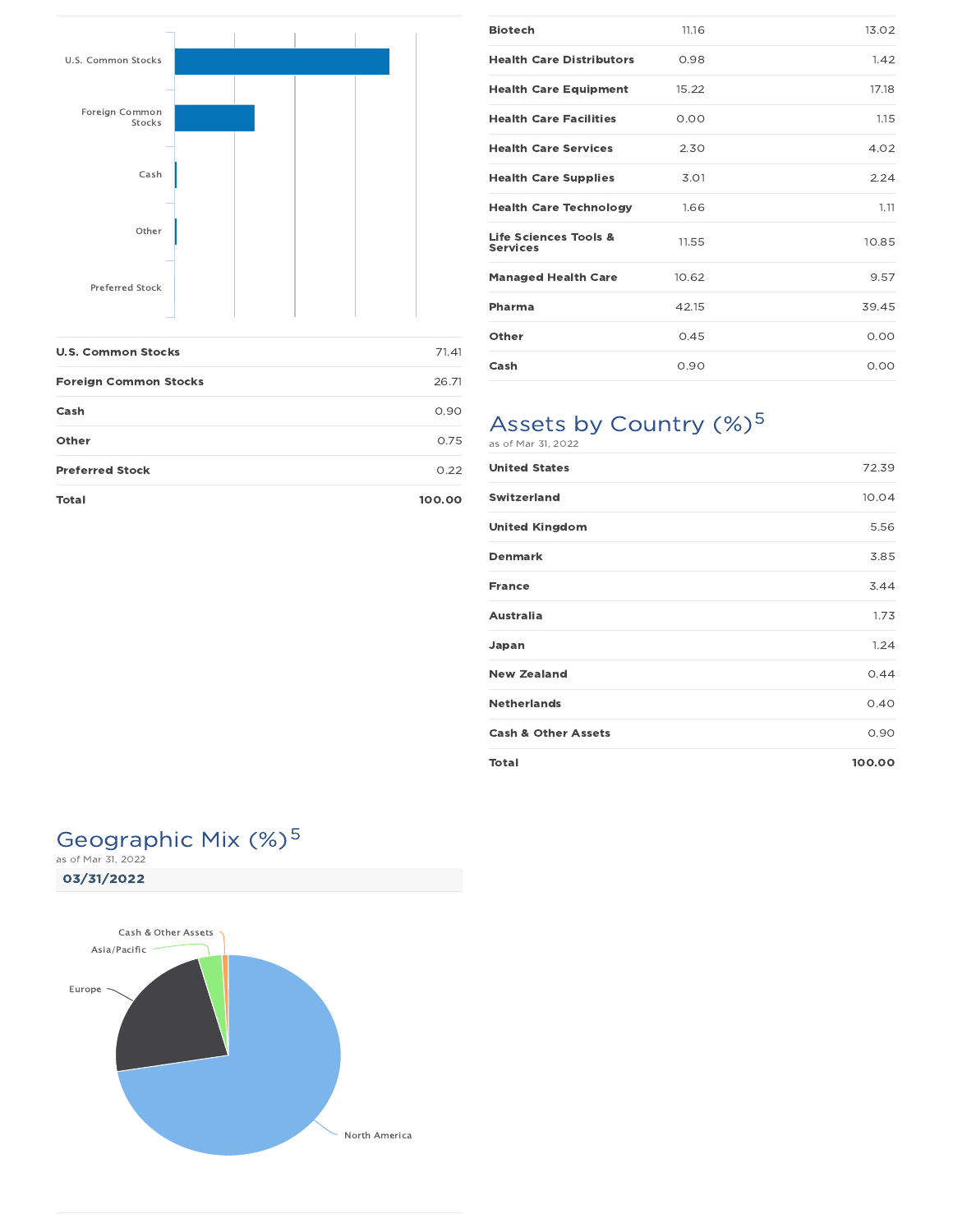| <b>Total</b>                   | 100.00 |
|--------------------------------|--------|
| <b>Cash &amp; Other Assets</b> | 0.90   |
| Asia/Pacific                   | 3.41   |
| <b>Europe</b>                  | 23.30  |
| <b>North America</b>           | 72.39  |
|                                |        |

# Fund Holdings  $(\%)^{5,11}$

as of Apr 30, 2022

| Holding                             | % of Net Assets |
|-------------------------------------|-----------------|
| Johnson & Johnson                   | 8.75%           |
| <b>UnitedHealth Group Inc</b>       | 8.49%           |
| AbbVie Inc                          | 6.21%           |
| <b>Roche Holding AG</b>             | 5.41%           |
| Eli Lilly & Co                      | 5.18%           |
| <b>AstraZeneca PLC</b>              | 4.91%           |
| <b>Thermo Fisher Scientific Inc</b> | 4.35%           |
| Novo Nordisk A/S                    | 4.24%           |
| Sanofi                              | 3.80%           |
| <b>Bristol-Myers Squibb Co</b>      | 3.79%           |
| <b>View All</b>                     |                 |

Portfolio profile subject to change due to active management. Percentages may not total 100% due to rounding.

### About Risk:

The value of investments held by the Fund may increase or decrease in response to economic, and financial events (whether real, expected or perceived) in the U.S. and global markets. The value of equity securities is sensitive to stock market volatility. Because the Fund investments may be concentrated in a particular industry, the Fund share value may fluctuate more than that of a less concentrated fund. Investments in foreign instruments or currencies can involve greater risk and volatility than U.S. investments because of adverse market, economic, political, regulatory, geopolitical, currency exchange rates or other conditions. Smaller companies are generally subject to greater price fluctuations, limited liquidity, higher transaction costs and higher investment risk than larger, more established companies. The Fund is exposed to liquidity risk when trading volume, lack of a market maker or trading partner, large position size, market conditions, or legal restrictions impair its ability to sell particular investments or to sell them at advantageous market prices. The impact of the coronavirus on global markets could last for an extended period and could adversely affect the Fund's performance. No fund is a complete investment program and you may lose money investing in a fund. The Fund may engage in other investment practices that may involve additional risks and you should review the **Fund prospectus** for a complete description.

1. MSCI World Health Care Index is an unmanaged index of health care sector equities within the MSCI World Index. Unless otherwise stated, index returns do not reflect the effect of any applicable sales charges, commissions, expenses, taxes or leverage, as applicable. It is not possible to invest directly in an index. Historical performance of the index illustrates market trends and does not represent the past or future performance of the fund. MSCI indexes are net of foreign withholding taxes. Source: MSCI. MSCI data may not be reproduced or used for any other purpose. MSCI provides no warranties, has not prepared or approved this report, and has no liability hereunder.

5. Percent of total net assets.

9. A delay in transaction settlement may result in a negative cash position.

10. Active Share is a measure of the differentiation of the holdings of a portfolio from the holdings of its appropriate benchmark index. It is calculated as one half of the sum of the absolute value of the differences found between the portfolio weights and the benchmark weights.

11. The following list reflects unaudited securities holdings (excluding derivatives positions). Holdings information may differ if presented as of trade date. Due to rounding, holdings of less than 0.005% may show as 0.00%. Portfolio information subject to change due to active management.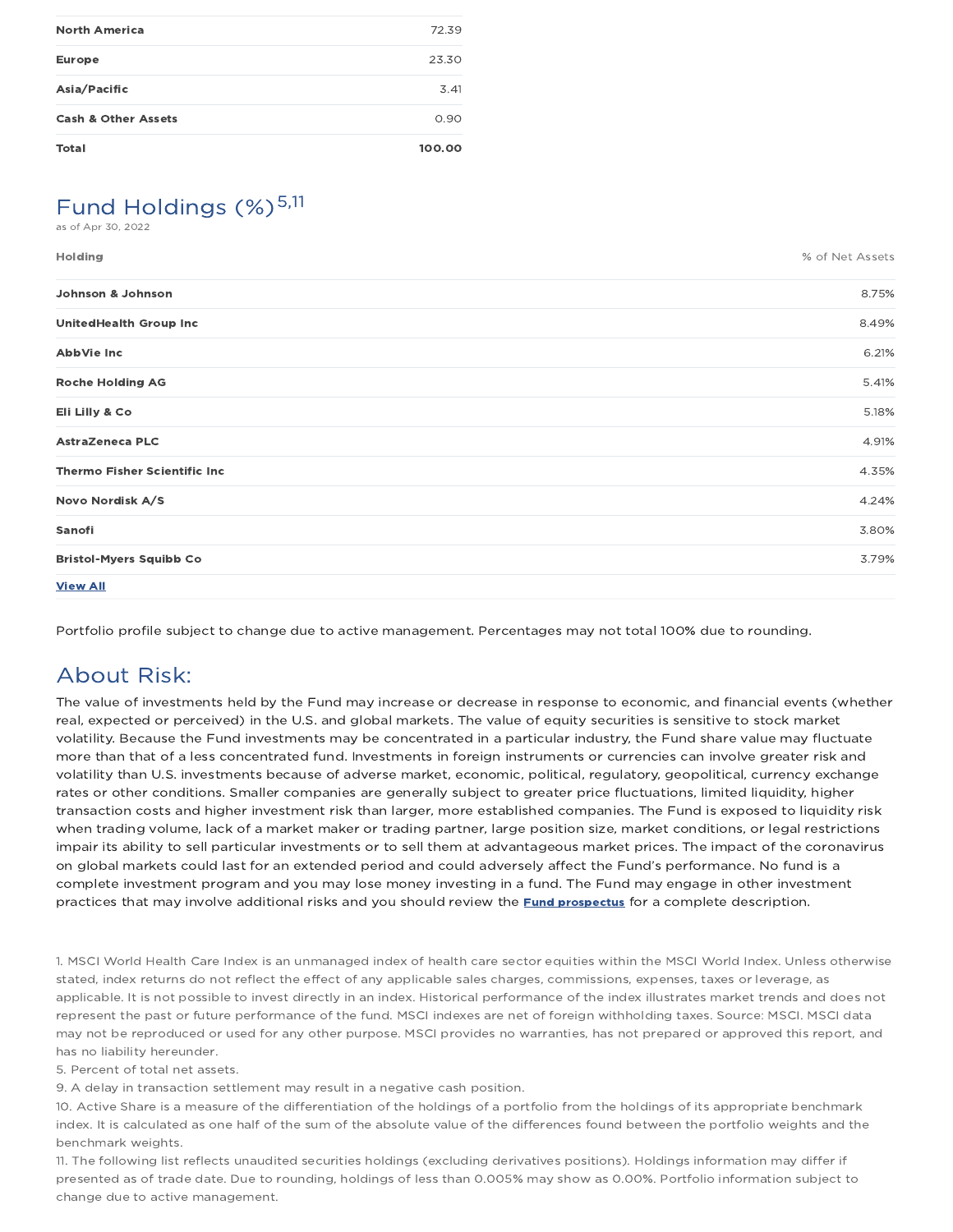#### Management



Jason Kritzer, CFA Executive Director, Portfolio Manager, Analyst Joined Eaton Vance 2012

#### Biography

Jason is an executive director of Morgan Stanley. He is a portfolio manager and an analyst on the Eaton Vance Value team. As a portfolio manager, he is responsible for buy and sell decisions, portfolio construction and risk management for health care portfolios. As an analyst, he is responsible for coverage of the pharmaceutical and biotechnology industries. He joined Eaton Vance in 2012. Morgan Stanley acquired Eaton Vance in March 2021.

Jason began his career in the investment management industry in 1999. He was previously affiliated with BlackRock, Inc. as a director and equity analyst covering the health care sector, and Putnam Investments as an equity research analyst covering health care, technology and business services. Prior to the investment management industry, Jason worked in the computer industry for Digital Equipment Corporation.

Jason earned a B.S.B.A. from Boston University, School of Management and an MBA from Columbia University, School of Business. He is a member of the Columbia Business School Ambassador Program. He is a CFA charterholder.

#### Education

- B.S.B.A. Boston University
- M.B.A. Columbia University

#### **Experience**

Managed Fund since 2016



Samantha Pandolfi, CFA Managing Director, Portfolio Manager, Analyst Joined Eaton Vance 2015

#### Biography

Samantha is a managing director of Morgan Stanley. She is a portfolio manager and an analyst on the Eaton Vance Global team. As a portfolio manager, she is responsible for buy and sell decisions, portfolio construction and risk management for health care portfolios. She is primarily responsible for covering the health care sector for global large-cap and small-cap portfolios. She joined Eaton Vance in 2015. Morgan Stanley acquired Eaton Vance in March 2021.

Samantha began her career in the investment management industry in 2000. Before joining Eaton Vance, she was an executive director and European and global health care portfolio manager at Goldman Sachs Asset Management (GSAM) for 15 years. She has also covered apparel/luxury goods, support services, leisure and cosmetics.

Samantha earned a J.D. from Universita' degli Studi La Sapienze and an MBA from INSEAD. She is a CFA charterholder.

#### Education

- M.B.A. INSEAD
- J.D. Universita' degli Studi La Sapienze

#### Experience

• Managed Fund since 2016

#### Literature

### **Literature**

Fact Sheet Download - Last updated: Mar 31, 2022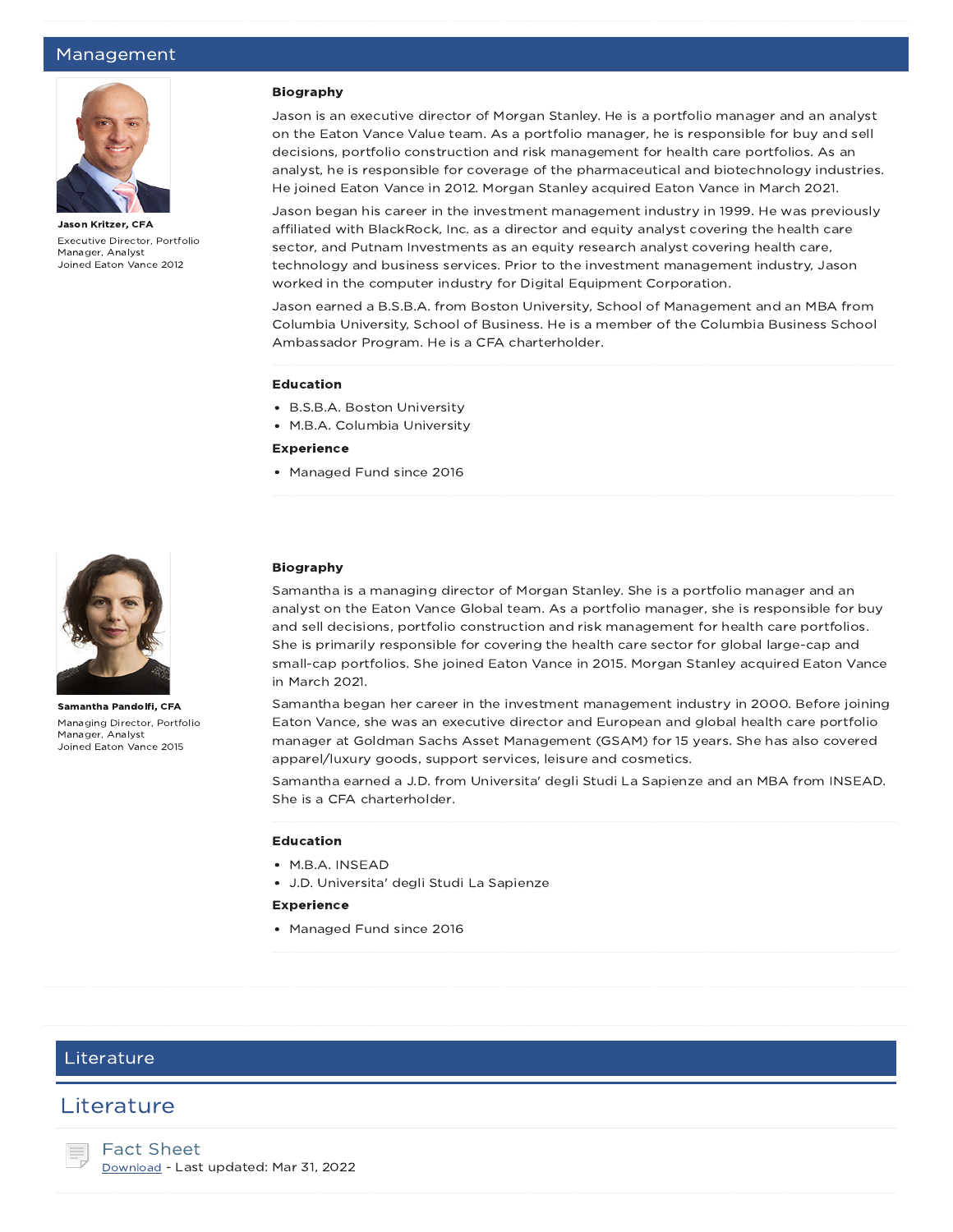| <b>Annual Report</b><br>Download - Last updated: Aug 31, 2021        |
|----------------------------------------------------------------------|
| <b>Full Prospectus</b><br>Ħ,<br>Download - Last updated: Jan 1, 2022 |
| Q1 Holdings<br>Download - Last updated: Nov 30, 2021                 |
| Q3 Holdings<br>Download - Last updated: May 31, 2021                 |
| Holdings - Form N-PORT<br>Download                                   |
| <b>SAI</b><br>Download - Last updated: Jan 1, 2022                   |
| Semi-Annual Report<br>Download - Last updated: Feb 28, 2022          |
| <b>Summary Prospectus</b><br>Download - Last updated: Jan 1, 2022    |

## **H** Eaton Vance





**HEADQUARTERS** Two International Place Boston, MA 02110

Eaton Vance Funds Parametric Funds Calvert Funds

**Investments** 

Separately Managed Accounts

Closed-End Funds and Term Trusts

### **Insights**

Advisory Blog Monthly Market Monitor Market Update Events<sup>2</sup> The Advisor Institute

# Taxes & Tools

Investment Tax Center

Tax Information

Investment Tax Calculator

Laddered Investing Interest Rate Scenario Tool

Concentrated Stock Position

**Calculator** 

Tax-Equivalent Yield Calculator

#### **Resources**

Forms & E-Delivery Mutual Funds & Abandoned Property DST Vision

AdvisorCentral